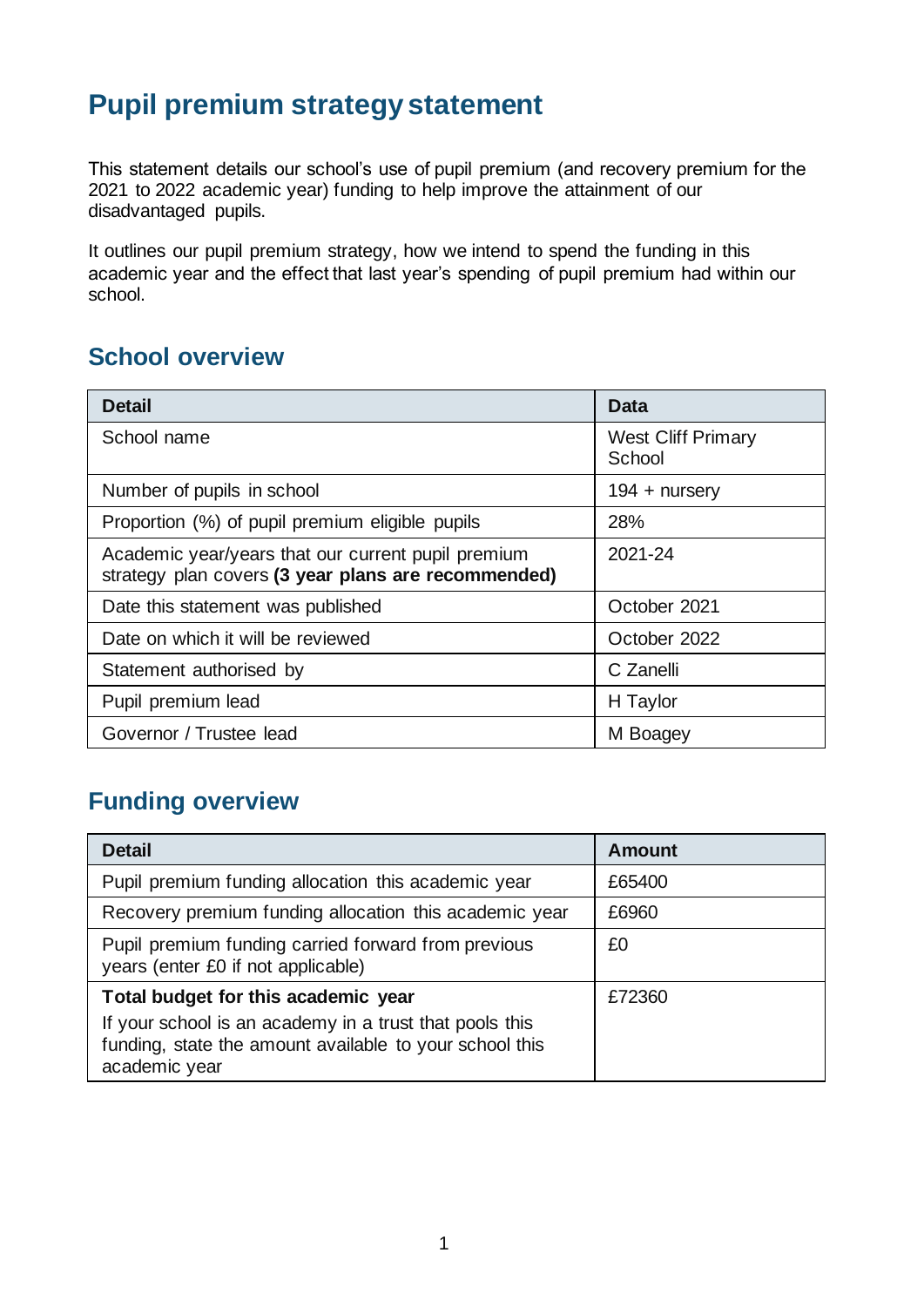# **Part A: Pupil premium strategy plan**

#### **Statement of intent**

All members of staff and the governing body accept responsibility for 'socially disadvantaged' pupils and are committed to meeting their pastoral, social and academic needs within a caring and nurturing environment. We hope that each child will develop a love for learning and acquire skills and abilities that enable them to with fulfil their potential and be happy.

### **Challenges**

This details the key challenges to achievement that we have identified among our disadvantaged pupils.

| <b>Challenge</b><br>number | Detail of challenge                                                                                            |  |
|----------------------------|----------------------------------------------------------------------------------------------------------------|--|
|                            | Many children are struggling emotionally as a result of unstable family<br>situations exacerbated by lockdowns |  |
|                            | Children who did not attend school and also did not engage with online<br>learning have significant gaps       |  |
| 3                          | Attendance of some of our vulnerable learners continues to be below average                                    |  |
|                            | Children have missed out on experiences that would widen their horizons                                        |  |

### **Intended outcomes**

This explains the outcomes we are aiming for **by the end of our current strategy plan**, and how we will measure whether they have been achieved.

| Intended outcome                               | <b>Success criteria</b>                                |
|------------------------------------------------|--------------------------------------------------------|
| PP children to become more resilient and       | All PP children (without SEND) to reach                |
| able to concentrate on learning                | ARE by 2024                                            |
| Improved attendance for PP children            | Attendance of ALL PP children to reach at<br>least 96% |
| PP children have opportunities that will widen | All PP children take part fully in all trips           |
| their vocabulary and improve writing           | including residential ones                             |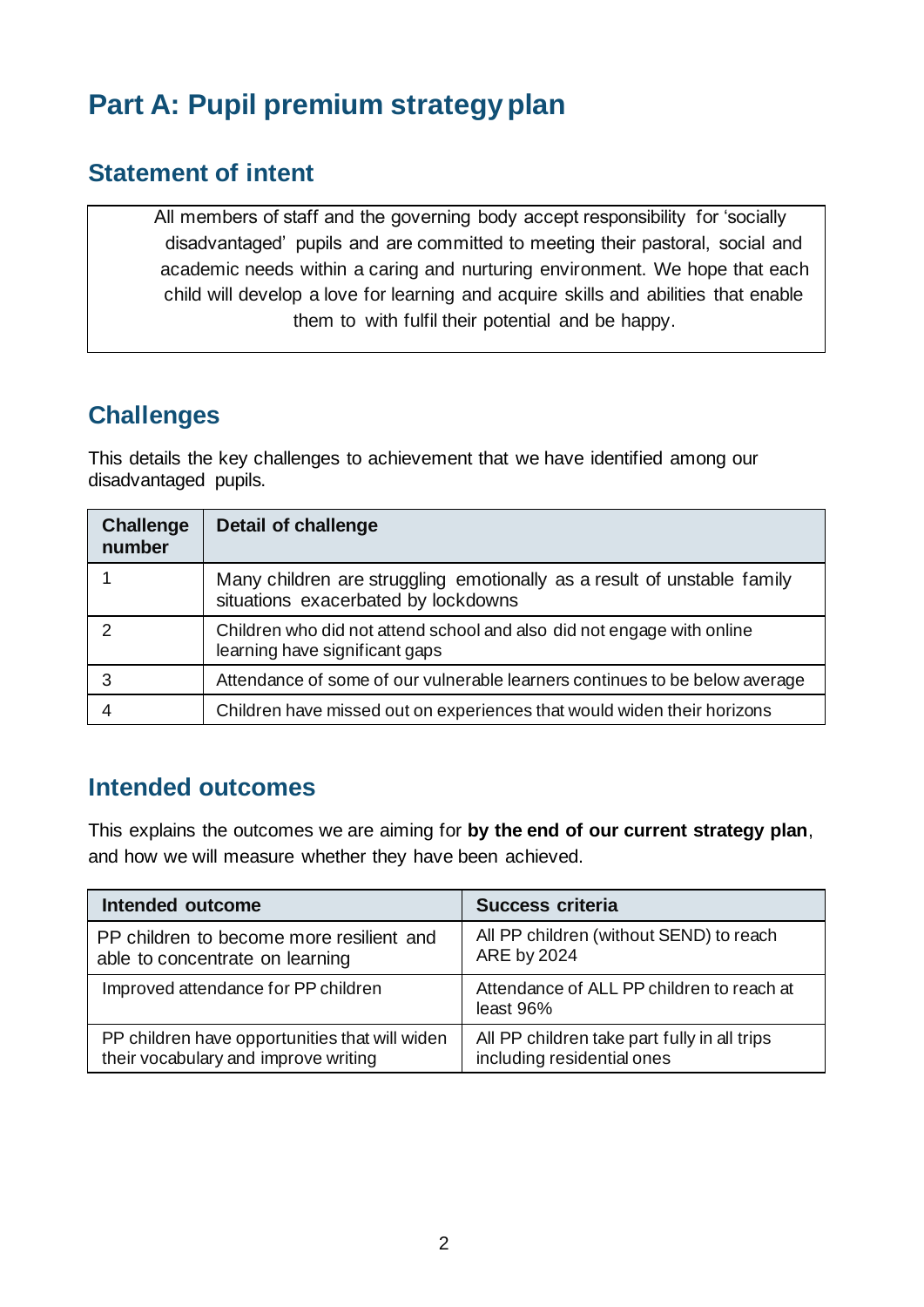### **Activity in this academic year**

This details how we intend to spend our pupil premium (and recovery premium funding) **this academic year** to address the challenges listed above.

### **Teaching - CPD**

Budgeted cost: £ 20000

| <b>Activity</b>                                                                                            | <b>Evidence that supports this</b><br>approach | <b>Challenge</b><br>number(s)<br>addressed |
|------------------------------------------------------------------------------------------------------------|------------------------------------------------|--------------------------------------------|
| Compass Buzz training<br>for all untrained staff                                                           | Compass Buzz - recognised by NYCC<br>and NHS   | 1                                          |
| Nurture training for ALL<br>staff                                                                          | Nurture UK - research based                    | 1                                          |
| Staff training re same<br>day intervention for<br>Maths, phonics<br>interventions for KS1                  | <b>DFE Maths Hub</b><br>DFE English Hub        | $\overline{2}$                             |
| Pie Corbett talk for<br>writing training<br>Work with Elevate Trust<br>for whole class reading<br>training | DFE English hub – and Elevate results          | $\mathcal{P}$                              |
| Little Wandle training to<br>address gaps in<br>phonics                                                    | DFE approved                                   | 2                                          |

### **Targeted academic support (for example, tutoring, one-to-one support structured interventions)**

Budgeted cost: £ 40000

| <b>Activity</b>                                                                 | <b>Evidence that supports this</b><br>approach                  | <b>Challenge</b><br>number(s)<br>addressed |
|---------------------------------------------------------------------------------|-----------------------------------------------------------------|--------------------------------------------|
| Additional support<br>staff in Year 1 and<br>Year 2 to address<br>specific gaps | Research School – and use of<br>interventions from EEF research | 2                                          |
| Additional staffing in Y5<br>to address emotional<br>needs                      | Compass Buzz sessions - NHS<br>supported                        |                                            |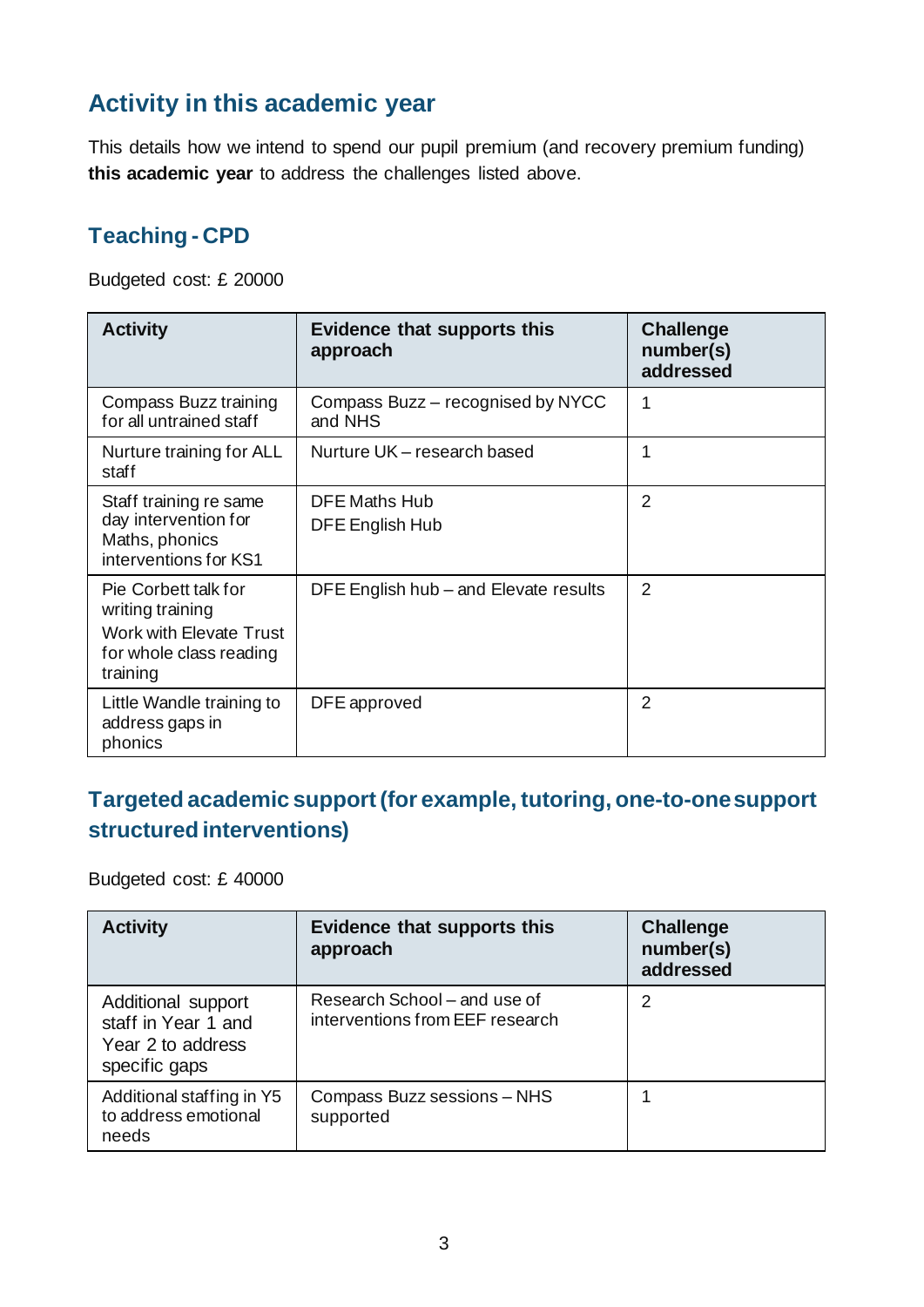### **Wider strategies (for example, related to attendance, behaviour, wellbeing)**

Budgeted cost: £ 13000

| <b>Activity</b>                                                                       | <b>Evidence that supports this</b><br>approach | <b>Challenge</b><br>number(s)<br>addressed |
|---------------------------------------------------------------------------------------|------------------------------------------------|--------------------------------------------|
| Member of SLT has<br>dedicated attendance<br>time to meet with<br>vulnerable families | <b>EEF</b>                                     | 3                                          |
| Residential trips are<br>subsidised for PP<br>children                                | <b>EEF</b>                                     | 4                                          |
| After school activities<br>subsidised for some PP<br>children                         | <b>EEF</b>                                     | 4                                          |

### **Total budgeted cost: £** 73000